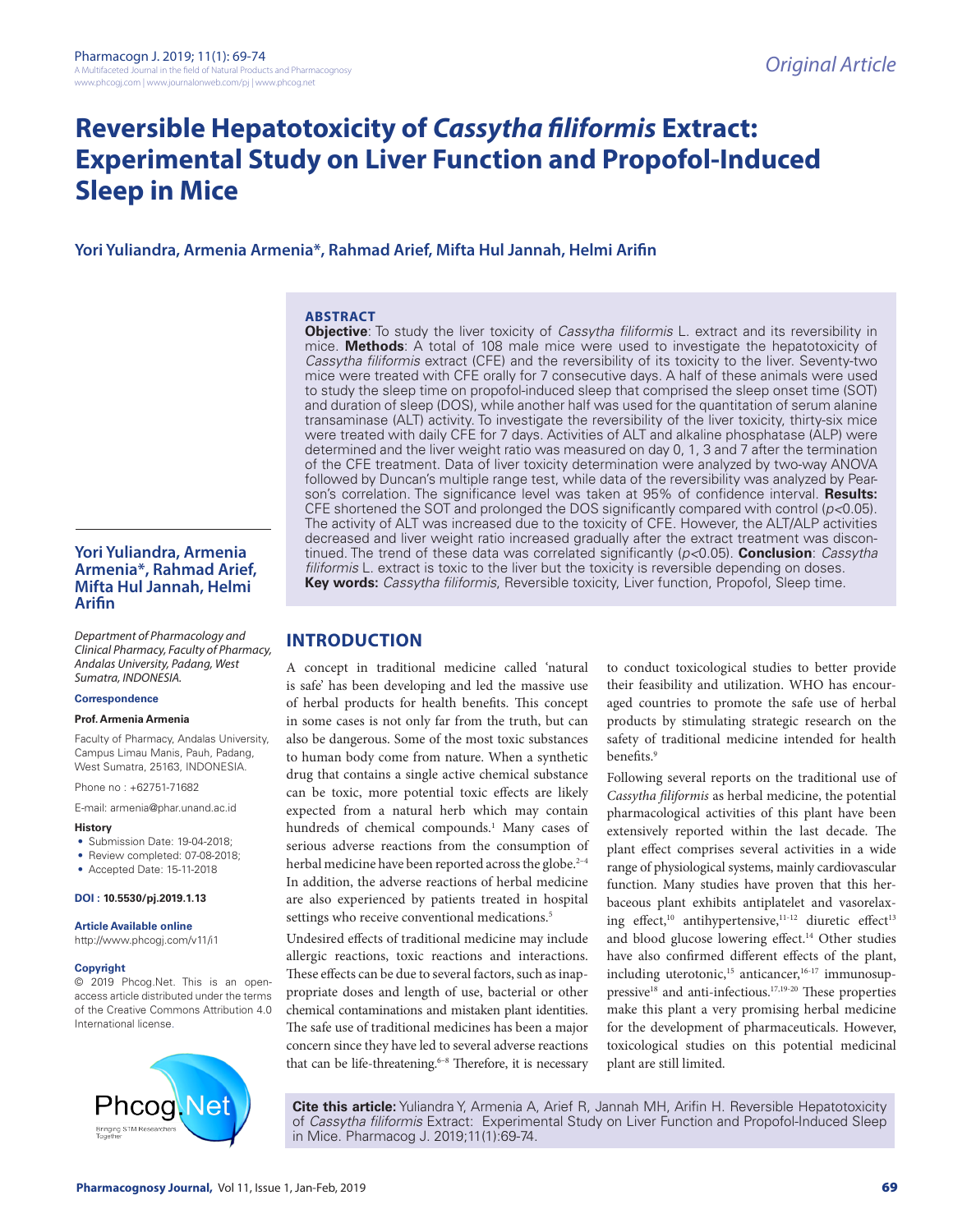The toxicity studies on various extracts and fractions of *C. filiformis* have shown varying results in experimental animals. Most of them suggest that the plant is generally non-toxic for most organ systems, such as for the haematologic functions, plasma biochemical parameters,<sup>21</sup> and kidney functions.<sup>22</sup> Our previous study has also highlighted that the acute administration of ethanolic extract of this plant does not affect the organ weight ratio of some major organs, but may cause delayed toxicity, including to the liver.<sup>23</sup>

Liver cells are well known to have a remarkable ability to regenerate compared to other organs.24 The damaged cells due to several stimuli such as infections and chemicals can be replaced by the new liver tissue in just a few days.25 The present study is intended to investigate the toxicity of *C. filiformis* extract to the liver function, including in the metabolism as the main role of this organ. In addition, the reversibility of this toxic effect is also studied through the determination of liver enzymes activity.

## **MATERIALS AND METHODS**

#### Drugs and chemicals

Ethanol and n-hexane were purchased from Bratachem (Brataco PT, Indonesia). Propofol (Fresofol') was the product of Fresenius Kabi (Indonesia). The assay kit of alanine transaminase (ALT) and alkaline phosphatase (ALP) was purchased from DiaSys Diagnostic Systems GmbH (Germany). All materials were used as received.

#### *Cassytha filiformis* extract preparation

The extract was produced from the whole part of *Cassytha filiformis* plant (family Lauraceae) collected from Padang City, West Sumatra, Indonesia. The exact species of the plant was confirmed in Herbarium of Andalas University (ANDA). The entire extraction process was conducted according to our previous work.<sup>12</sup>

## Determination of hepatotoxicity of *Cassytha filiformis* extract

A number of 72 male mice weighing 25-30 g and aged 2-3 months old were acclimatized to normal laboratory condition for one week before any experimental procedure. The mice were provided drinking water and standard chow *ad libitum*. A half of the animals were used for the determination of sleep time, while another half were used to evaluate serum alanine transaminase (ALT) activity. The animals received daily oral administration of *C. filiformis* extract (CFE) at the doses of 2.5; 5; and 10 mg/kg with a control group receiving distilled water. All formulas were added with surfactant to produce a homogenous suspension. The animals were also grouped based on the duration of administration: 1, 3 and 7 days.

The evaluation of sleeping time behavior consisted of sleep onset time (SOT) and duration of sleep (DOS). Propofol 140 mg/kg was administered through intraperitoneal injection 2 h after the last administration of the extract to induce sleep. The SOT and DOS were recorded by using the loss and recovery of righting reflex.<sup>26</sup> Meanwhile, ALT activity was determined using UV-Visible spectrophotometry (Shimadzu-1700°, Japan).

## Evaluation of reversibility of liver toxicity

Another 36 male mice were divided into 3 groups and treated with CFE at the doses of 5, 10 and 20 mg/kg orally. The extract was discontinued after 7 days administration. The activities of alanine transferase (ALT) and alanine phosphatase (ALP) were determined on day 0, 1, 3 and 7 after the discontinuation of CFE administration. The liver weight ratio was also measured. All protocols for the animals have been approved by

the Ethics Committee of Faculty of Medicine, Andalas University No. 083/KEP/FK/2016.

#### Statistical analysis

The data were presented as mean  $\pm$  SEM. A two-way analysis of variance (ANOVA) was used for multiple comparisons of toxicity parameters. Any significant variation within groups was further analyzed by Duncan's multiple range test. The reversibility of parameters after discontinuation of extract administration was analyzed with Pearson's correlation. P values of <0.05 were considered to be statistically significant for all analyses.

### **RESULTS**

## Effect of *Cassytha filiformis* extract to sleep onset time (SOT)

Both doses and duration of *C. filiformis* extract (CFE) administration influenced the sleep onset time (SOT) significantly (*p<* 0.05). All doses of the extract caused a significant delay in the SOT as compared with control. However, there was no significant variation of SOT among the extract doses. In contrast, the duration of treatment caused a significant variation in the SOT, in which the longer the duration of treatment, the shorter the SOT. The shortest onset was demonstrated by the highest dose of extract (10 mg/kg) and the longest duration of treatment (7 days). This indicates a strong effect of the extract treatment to the function of the liver in the metabolism of propofol. The SOT of the mice after the administration of the extract is presented in Table 1.

## Effect of *Cassytha filiformis* extract to the duration of sleep (DOS)

The doses and duration of *C. filiformis* extract (CFE) treatment also influenced the duration of sleep (DOS) significantly (*p<* 0.05). Extract in the doses of 5 and 10 mg/kg caused a significant increase in the DOS as compared with control. Higher doses were likely to prolong the DOS. Meanwhile, the duration of treatment caused a significant variation in the DOS. Seven days of treatment caused the longest DOS and was significantly different as compared with 1 and 3 days of treatment. The longest DOS was demonstrated by the highest dose of extract, 10 mg/kg. The DOS of the mice after the administration of the extract is presented in Table 2. The effect of CFE to the sleep time (both SOT and DOS) is shown in Figure 5.

## Effect of *Cassytha filiformis* extract to the activity of alanine transferase (ALT)

The administration of extract caused a significant difference to the activity of ALT (*p<*0.05). Higher doses increased the average activity of ALT, indicating that the extract induced a liver injury. Meanwhile, the duration of treatment did not cause a significant variation to the average

#### **Table 1: The influence of** *Cassytha filiformis* **extract to sleep onset time.**

| <b>Doses</b> | Sleep onset time (second) |                  |                   |                                |
|--------------|---------------------------|------------------|-------------------|--------------------------------|
| (mq/kg)      | 1 day                     | 3 days           | 7 days            | Average                        |
| Control      | $279 + 35.01$             | $260 + 9.07$     | $255 + 33.93$     | $264.8 \pm 14.77$ <sup>a</sup> |
| Extract 2.5  | $376 + 39.75$             | $325 + 11.83$    | $278 + 17.70$     | $326.8 + 19.19^{b}$            |
| Extract 5    | $387 + 42.21$             | $367 + 20.95$    | $193 + 24.47$     | $316.8 + 34.38^b$              |
| Extract 10   | $424 + 33.22$             | $303 + 7.57$     | $216 + 22.21$     | $314.7 + 32.32^b$              |
| Average      | $366.8 \pm 30.92^p$       | $314.0 + 22.499$ | $236.1 + 19.00^r$ |                                |

Data are expressed as mean ± SEM. Average data with different superscript are significantly different (*P*<0.05).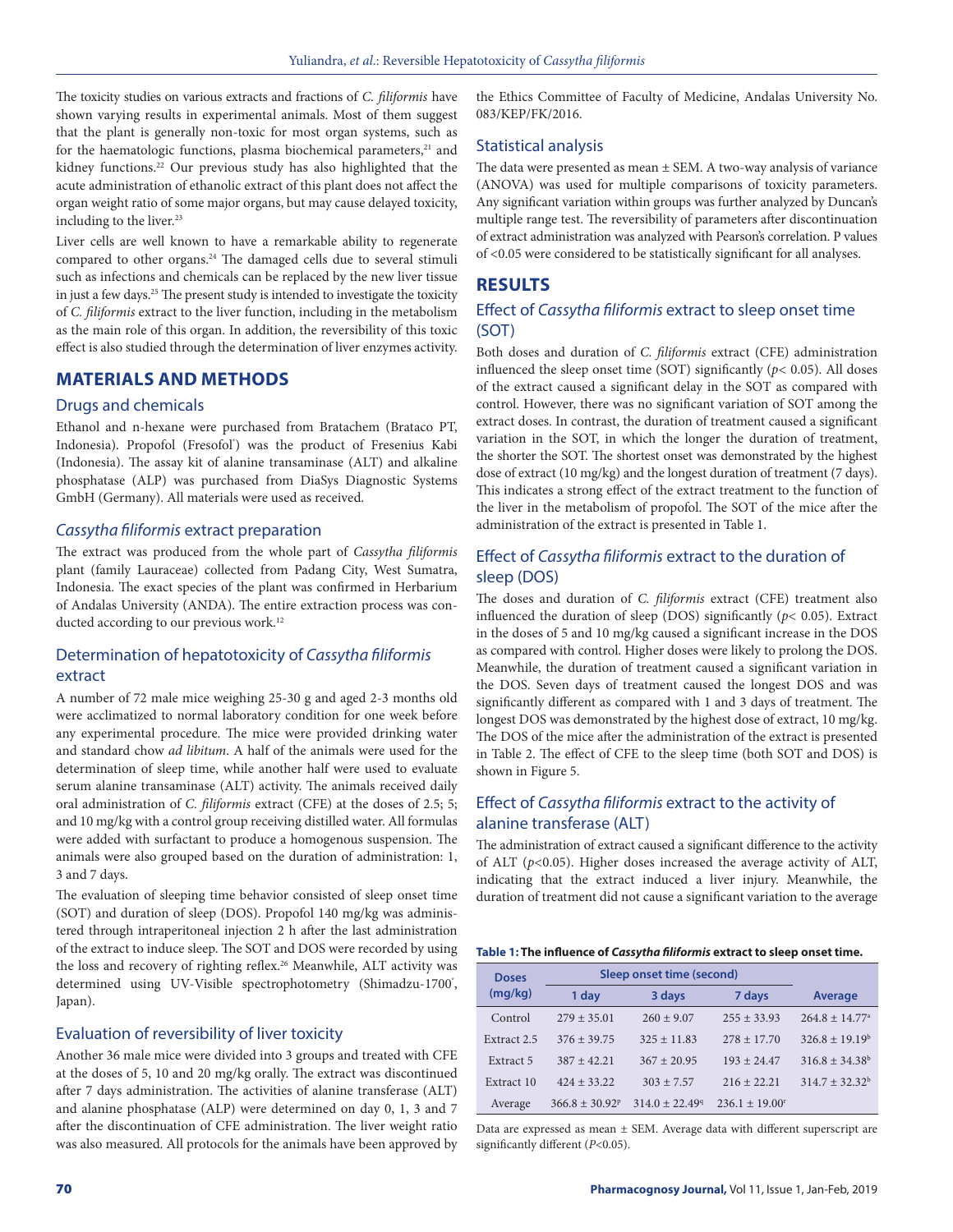#### **Table 2: The influence of** *Cassytha filiformis* **extract to the duration of sleep.**

| <b>Doses</b> | Duration of sleep (second) |                              |                              |                                |
|--------------|----------------------------|------------------------------|------------------------------|--------------------------------|
| (mg/kg)      | 1 day                      | 3 days                       | 7 days                       | <b>Average</b>                 |
| Control      | $1877 + 21841$             | $1738 + 134.87$              | $1933 + 295.32$              | $1849 + 116.62^{\circ}$        |
| Extract 2.5  | $1879 + 232.89$            | $2409 + 338.00$              | $1619 + 142.18$              | $1969 \pm 170.97$ <sup>a</sup> |
| Extract 5    | $1584 + 188.48$            | $2443 + 14436$               | $4804 + 363.78$              | $2944 + 497.44^b$              |
| Extract 10   | $1737 + 82.56$             | $3198 + 66.06$               | $4084 + 14446$               | $3006 \pm 345.97^b$            |
| Average      | $1769 + 180.59^{\circ}$    | $2447 + 170.83$ <sup>q</sup> | $3110 + 236.44$ <sup>r</sup> |                                |

Data are expressed as mean ± SEM. Average data with different superscript are significantly different (*P<*0.05).

#### **Table 3: The influence of** *Cassytha filiformis* **extract to ALT activities.**

| <b>Doses</b> | <b>ALT Activity (IU/L)</b>     |                    |                   |                               |
|--------------|--------------------------------|--------------------|-------------------|-------------------------------|
| (mq/kg)      | 1 day                          | 3 days             | 7 days            | <b>Average</b>                |
| Control      | $53.92 + 7.606$                | $51.06 + 8.672$    | $48.23 + 2.344$   | $51.06 \pm 3.496^a$           |
| Extract 2.5  | $60.14 + 9.269$                | $57.35 + 7.982$    | $53.73 + 5.502$   | $57.07 + 3.982$ <sup>a</sup>  |
| Extract 5    | $51.61 + 7.996$                | $62.39 + 3.626$    | $64.26 \pm 4.160$ | $59.42 + 3.428$ <sup>ab</sup> |
| Extract 10   | $54.99 + 3.485$                | $70.29 \pm 10.644$ | $84.20 \pm 5.461$ | $69.83 + 5.543^b$             |
| Average      | $55.17 \pm 1.801$ <sup>p</sup> | $60.27 + 4.062^p$  | $62.60 + 7.933^p$ |                               |

Data are expressed as mean ± SEM. Average data with different superscript are significantly different (*P<*0.05).

#### **Table 4: Reversibility of liver function after the termination of** *Cassytha filiformis* **extract treatment.**

|                   |              | <b>Correlation score</b>     |                     |                       |
|-------------------|--------------|------------------------------|---------------------|-----------------------|
|                   |              | <b>Liver weight</b><br>ratio | <b>ALT activity</b> | <b>ALP activity</b>   |
| Day after extract | $\mathbf{r}$ | $0.518**$                    | $-0.530$ **         | $-0.333$ <sup>*</sup> |
| discontinued      | p            | 0.001                        | 0.001               | 0.047                 |
|                   | n            | 36                           | 36                  | 36                    |

Analyzed with Pearson Product-Moment Correlation (r = Pearson correlation coefficient; p = significance level; n = number of data). \*\* Correlation is significant at the 0.01 level, \*correlation is significant at the 0.05 level.

ALT (*p>* 0.05), but the extract caused an increase for a longer duration treatment, especially in the doses of 5 and 10 mg/kg. The ALT activity of the mice after the administration of CFE is shown in Table 3.

## Liver weight ratio after the termination of *Cassytha filiformis* extract administration

The liver weight ratio of the mice was significantly correlated with the day after discontinuation of extract administration (*P< 0*.05) and significantly affected by the dose of the extract. The liver weight ratio of the mice increased with time according to dose (Figure 1). The correlation coefficient of liver weight ratio with time is 0.518 and the scatter plot of the correlation is shown in Figure 5A.

## *Activities* of alanine transferase *(ALT) and alkaline phosphatase (ALP) after the termination of Cassytha filiformis* extract administration

The ALT activity was significantly correlated with time after discontinuation of extract (*p<*0.05). The animal ALT levels decreased over time and



**Figure 1:** Liver weight ratio after the termination of *Cassytha filiformis* extract treatment.



**Figure 2:** Activity of alanine transferase (ALT) after the termination of *Cassytha filiformis* extract treatment.



**Figure 3:** Activity of alkaline phosphatase (ALP) after the termination of *Cassytha filiformis* extract treatment.

proportional to the dose. The ALT of the animals treated with lower dose decreased faster compared to those treated with higher dose. Similarly, the animal ALP activity after discontinuation of CFE administration was significantly affected by dose and time (*p<*0.05). The ALP activity also decreased after administration of the extract was discontinued and was accordingly to the dose. The decrease of ALT and ALP activities after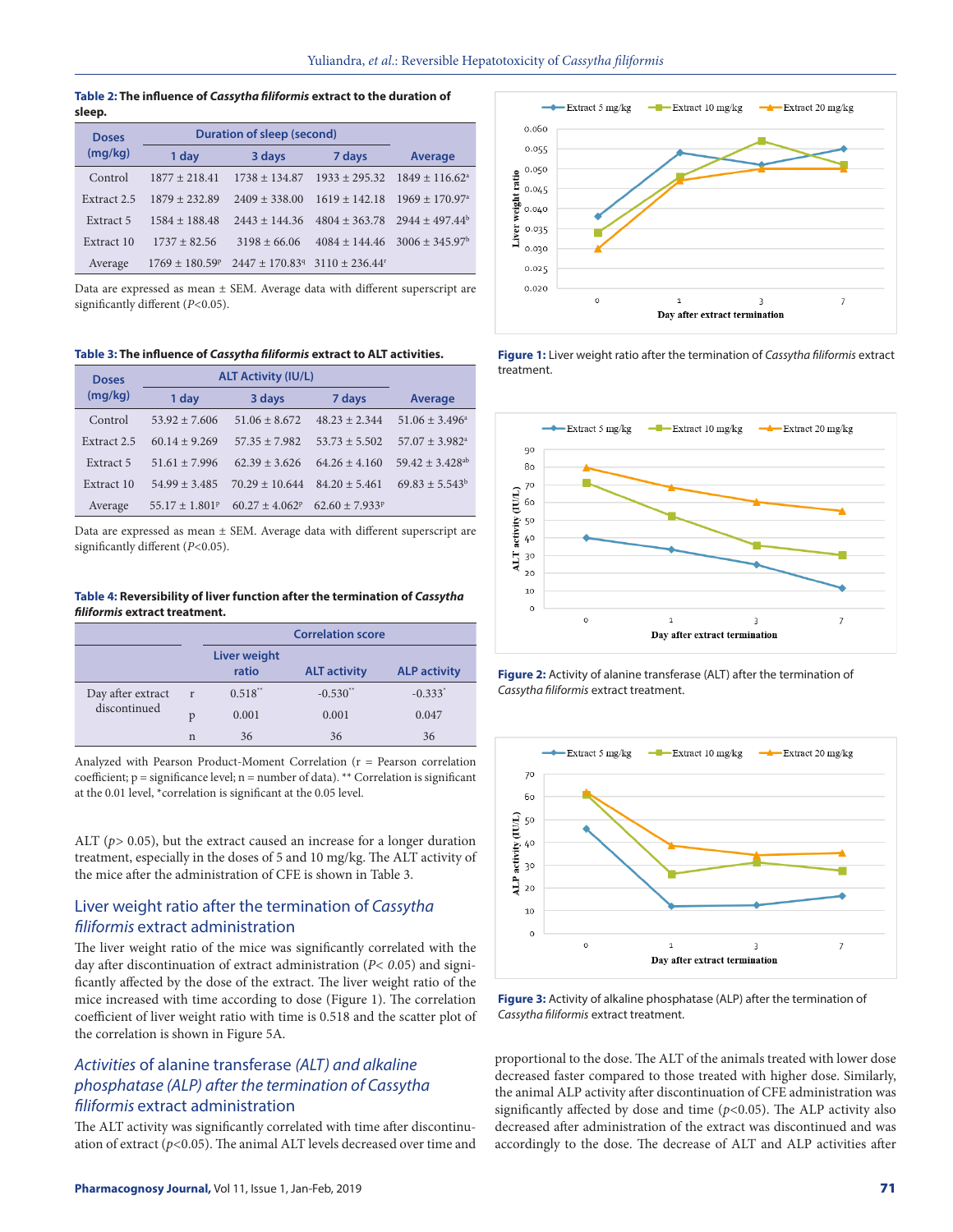

**Figure 4:** Effect of *Cassytha filiformis* extract on propofol-induced sleep time in mice.



**Figure 5:** Scatter plots showing the reversibility of liver function after the termination of *Cassytha filiformis* extract treatment: A) liver weight ratio,  $R^2 =$ 0.269; B) alanine transferase (ALT) activity,  $R^2 = 0.281$ ; and C) alkaline phosphatase (ALP) activity  $R^2 = 0.111$ .

discontinuation of the extract are demonstrated in Figure 2 and 3. The correlation coefficient of ALT and ALP with time are -0.530 and -0.333, respectively (Table 4). The scatter plots of the correlation is shown in Figure 5B and 5C.

## **DISCUSSION**

The new concept in herbal medicine suggests that natural products may come as a good solution along with current best medical practices. One very important aspect to take into account is to promote high-quality studies to pursue "evidence-based herbal medicine", including the evaluation of its safety.<sup>1</sup> Consequently, the very potential of *Cassytha filiformis* should be explored for its safety data, mainly for major organs. The possible toxicity of this plant to the liver, one of the most common organs that may be damaged from the use of herbal remedies, needs to be examined. In addition, the reversibility of its toxic effect is also an important attribute since the liver is a metabolizing organ with an amazing regenerative capacity.<sup>24</sup> This information will guide those interested in preparing a product using this plant, especially for dose arrangement in order to guarantee its safe use.

In this study, we investigated the toxic effect of seven days use of *C. filiformis* extract to the liver function of mice using enzyme activity and sleep time in propofol-induced sedation as indicators. The reversibility of the toxic effect was furtherly studied through the trend of liver weight ratio and enzymes activity changes in seven days after the extract treatment was terminated. We found that the extract exhibited hepatotoxicity indicated by a significant decrease in liver function. However, this toxic effect was reversible, in which the indicators of liver function were approaching the normal rate after the discontinuation of extract treatment.

Propofol is a popular sedative agent well known for its rapid onset of action, short half-life and favorable recovery profile for anesthesia.

The metabolism of propofol is mainly in the liver, bio transformed via a cytochrome P-450 dependent pathway or undergoes quick direct glucuronidation.27 The damaged liver may cause a disturbance in the metabolism of propofol, resulting in the altered pharmacokinetic profile of the drug, predominantly the onset time and the duration of action. Therefore, the sleep onset time (SOT) and duration of sleep (DOS) due to the administration of propofol are valuable parameters to assess the function of the liver. In addition, the sleeping behavior is closely related to the function of the liver. Some human studies have confirmed that liver injury, such as cirrhosis, can cause major changes in sleep pattern. The degree and quality of sleep are also reported to correlate to the liver function.28-29

The hepatotoxicity of *C. filiformis* extract in the present study was confirmed by a significant delay in the onset of action of propofol, indicated by earlier sleep of the mice (Table 1). Altered liver function due to the extract is also indicated by the prolongation of propofol effect. The data demonstrate a significant increase of sleep time in mice treated with higher dose or longer duration of extract administration (Table 2). Propofol is basically a short-acting anesthesia. The short duration of effect of propofol is reported due to its rapid clearance combined with its slow diffusion to central compartment. This drug is metabolized in the liver to less active metabolites that can be eliminated through renal excretion.30-31 In the present study, the extract is likely to cause a decrease on the biotransformation of propofol to its less active metabolites, resulting in prolonged duration of sedation effect. Figure 4 demonstrates the sleep and wake time of the mice treated with multiple doses and different duration of extract treatment.

Liver cell damage begins with an exposure of liver cell membranes to toxic substances resulting in an increase in cell membrane permeability. This condition will lead to a decrease in its ability to prevent passive diffusion of ions from entering the cell. The extracellular calcium ion enters the cell and accumulates in the mitochondria causing swelling that triggers mitochondrial damage. The accumulation of calcium ions in the mitochondria disrupts the metabolism of oxidative phosphorylation, decreases oxidative phosphorylation and ATP, as well as disturbs the ionic balance. These will result in a decrease of cell pH that will affect and damage the lysosome membrane, resulting in the breakdown of lysosomes and the release of enzymes into the cytoplasm.<sup>32</sup>

On the other hand, a decrease in ATP production will also decrease Na+K+ATPase function. This situation will lead to an accumulation of intracellular Na+ and increases the cellular osmotic pressure. The water directly passes passively from outside of the cell into the cell following the concentration gradient and causes continuous cell swelling resulting in cell lysis. As the result, cell wall will rupture and intracellular enzymes will be released into the bloodstream. An increase of these enzymes, e.g. alanine transferase (ALT), is a good marker of liver cells damage.<sup>33</sup>

In this study, the activity of ALT and ALP enzymes increased after the administration of *C. filiformis* extract, despite their levels were ranged within normal values. This indicates that the extract is slightly toxic to the liver. Toxic effect of this extract is also reported by Quetin *et al*. who describes that the alkaloid contents of this plant exhibit cytotoxic activity with a non-specific topoisomerase I and II inhibition mechanism.<sup>16-17</sup> This non-selective inhibition may also affect the normal liver cells and cause cell damage.34

Fortunately, the toxic effect on the liver function is reversible, indicated by the decrease of mice ALT and ALP on day 3 to 7 after the extract was discontinued, depending on dose. The lower the dose, the faster the recovery. The liver weight ratio also indicates the recovery of the organ significantly, along with the decrease of enzyme activity (Table 4). The correlation of the dose and the recovery of the organ is shown in Figure 5.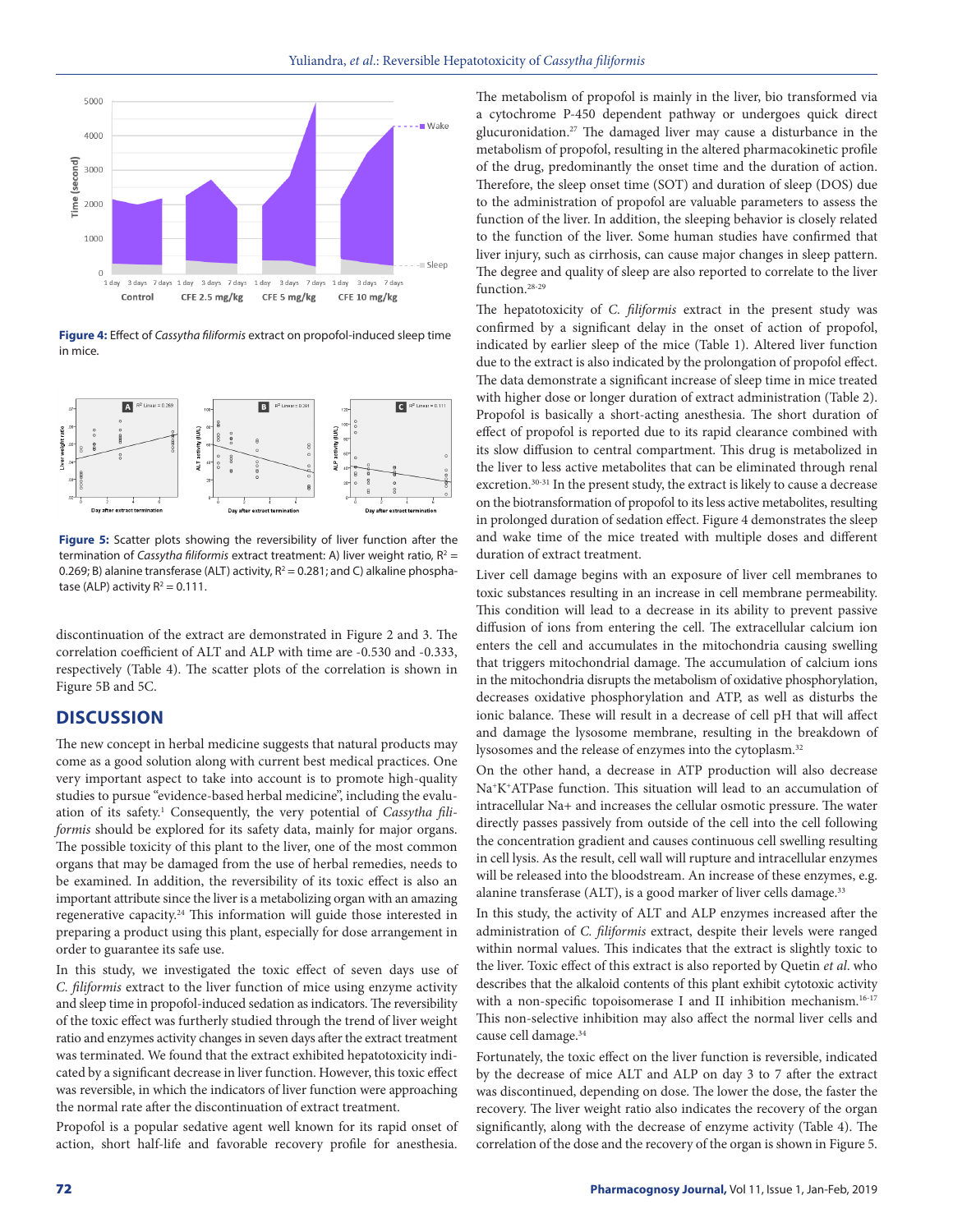The process of cell regeneration takes different time in different organisms. This cell regeneration depends on the cell proliferation process. For mice, the peak proliferation of its cells takes about 24 h, with the peak of 36-42 h.<sup>35</sup> Liver cell injury found in this study is indicated by a decrease in the liver weight ratio especially in mice treated with high dose but then increased by time. Weight loss of the liver may result from the lysis of hepatocytes. Thus, the toxic effect of the extract on the liver decreases its size but then returns to normal due to the liver cell regeneration.

## **CONCLUSION**

In conclusion, these results suggest that the defatted extract of *Cassytha filiformis* is toxic to the liver, but the toxicity is reversible depending on the dose. More toxicity studies of this plant to other organ systems are required to support its safe use beyond its potential efficacy.

#### **ACKNOWLEDGEMENT**

The authors acknowledge Andalas University, Indonesia for financial support of the study under the scheme of "Riset Guru Besar" 2017 (Contract Number 13/UN.16.17/PP.HGB/LPPM/2017).

#### **CONFLICT OF INTEREST**

The authors declared no conflict of interest.

## **ABBREVIATIONS**

**ALP**: Alkaline phosphatase; **ALT**: Alanine transaminase; **ANOVA**: Analysis of variance; **ATP**: Adenosine triphosphate; **CFE**: *Cassytha filiformis* extract; **DOS**: Duration of sleep; **SOT**: Sleep onset time; **WHO**: World Health Organization.

#### **REFERENCES**

- 1. Carmona F, Pereira AMS. Herbal medicines: Old and new concepts, truths and misunderstandings. Brazilian J Pharmacogn. 2013;23(2):379-85. doi:10.1590/ S0102-695X2013005000018.
- 2. Navarro VJ, Seeff LB. Liver injury induced by herbal complementary and alternative medicine. Clin Liver Dis. 2013;17(4):715-35. doi:10.1016/j.cld.2013.07.006.
- 3. Kamsu-Foguem B, Foguem C. Adverse drug reactions in some African herbal medicine: literature review and stakeholders' interview. Integr Med Res. 2014;3(3):126-32. doi:10.1016/j.imr.2014.05.001.
- 4. Kalaiselvan V, Saurabh A, Kumar R, Singh GN. Adverse reactions to herbal products: An analysis of spontaneous reports in the database of the Pharmacovigilance Programme of India. J Herb Med. 2015;5(1):48-54. doi:10.1016/J. HERMED.2015.01.006.
- 5. Kim M, Han C ho. Adverse drug reactions in Korean herbal medicine: A prospective cohort study. Eur J Integr Med. 2017;9:103-9. doi:10.1016/j.eujim.2016.11.016.
- 6. Ernst E. Harmless herbs? A review of the recent literature. Am J Med. 1998;104(2):170-8. doi:10.1016/S0002-9343(97)00397-5.
- 7. Elvin-Lewis M. Should we be concerned about herbal remedies. J Ethnopharmacol. 2001;75(2-3):141-64. doi:10.1016/S0378-8741(00)00394-9.
- 8. Hussin AH. Adverse Effects Of Herbs And Drug-Herbal Interactions. Malaysian J Pharm. 2001;1(2):39-44.
- 9. WHO. WHO Traditional Medicine Strategy 2014-2023. World Health Organization (WHO). 2013.
- 10. Wu Y, Chang F, Chao Y, Teng C. Antiplatelet and vasorelaxing actions of aporphinoids from *Cassytha filiformis*. Phyther Res. 1998;12(S1):S39-41.
- 11. Armenia A, Yuliandra Y, Sattar MZA. Comparative effectiveness of defatted hypotensive crude extract, ethyl acetate and butanolic fractions of *Cassytha filiformis* L. on different models of hypertensive rats. World J Pharm Pharm Sci. 2014;3(12):200-8.
- 12. Yuliandra Y, Armenia A, Arifin H. Antihypertensive and antioxidant activity of *Cassytha filiformis* L.: A correlative study. Asian Pac J Trop Biomed. 2017;7(7):614-8. doi:10.1016/j.apjtb.2017.06.007.
- 13. Sharma S, Hullatti K, Prasanna S, Kuppast I, Sharma P. Comparative Study of Cuscuta reflexa and *Cassytha filiformis* for Diuretic Activity. Pharmacognosy Res. 2009;1(5):327-30.
- 14. Armenia N, Alen Y, Ismed F, Yuliandra Y, Ananda R, Fitria F. Blood sugar lowering effectiveness of *Cassytha filiformis* fractions on diabetic mice. Res J Pharm Biol Chem Sci. 2016;7(6):1142-7.
- 15. Aguwa CN. Uterotonic activity of *Cassytha filiformis*. Fitoterapia. 1987;58(5):291-4.
- 16. Stévigny C, Block S, De Pauw-Gillet MC, De Hoffmann E, Llabrès G, Adjakidjé V, *et al*. Cytotoxic aporphine alkaloids from *Cassytha filiformis*. Planta Med. 2002;68(11):1042-4. doi:10.1055/s-2002-35651.
- 17. Hoet S, Stévigny C, Block SS, Opperdoes FF, Colson P, Baldeyrou B, *et al*. Alkaloids from *Cassytha filiformis* and related aporphines: Antitrypanosomal activity, cytotoxicity and interaction with DNA and topoisomerases. Planta Med. 2004;70(5):407-13. doi:10.1055/s-2004-818967.
- 18. Soidrou SH, Bousta D, Lachkar M, Hassane SOS, Youbi-Hamsas A El, Mansouri L El, *et al*. Immunomodulatory Activity of Phenolic Fraction from *Piper Borbonense* and *Cassytha Filiformis* Growing in Comoros Islands. In: Chemistry: The Key to our Sustainable Future. Dordrecht: Springer Netherlands. 2014. doi:10.1007/978-94-007-7389-9\_7.
- 19. Khan M. Antibacterial Activity of Some Tanzanian Medicinal Plants. Pharm Biol. 2001;39(3):206-12. doi:10.1076/phbi.39.3.206.5927.
- 20. Jadhav N, Kulkarni S, Mane A, Kulkarni R, Palshetker A, Singh K, *et al*. Antimicrobial activity of plant extracts against sexually transmitted pathogens. Nat Prod Res. 2015;29(16):1562-6. doi:10.1080/14786419.2014.983919.
- 21. Babayi HM, Udeme JJI, Abalaka JA, Okogun JI, Salawu OA, Akumka DD, *et al*. Effect of oral administration of aqueous whole extract of *Cassytha filiformis* on haematograms and plasma biochemical parameters in rats. J Med Toxicol. 2007;3(4):146-51. doi:10.1007/BF03160930.
- 22. Yuliandra Y, Armenia N, Salasa AN, Ismed F. Subchronic toxicity of ethanolic extract of *Cassytha filiformis* L. on the renal function of rat. J Sains Farm Klin. 2015;2(1):54-9. doi: 10.29208/jsfk.2015.2.1.47.
- 23. Armenia N, Gustinanda D, Salasa AN, Yuliandra Y. Acute and delayed toxicity study of *Cassytha filiformis* defatted ethanolic extract. World J Pharm Pharm Sci. 2015;4(10):155-62.
- 24. Fausto N. Liver regeneration and repair: Hepatocytes, progenitor cells and stem cells. Hepatology. 2004;39(6):1477-87. doi:10.1002/hep.20214.
- 25. Michalopoulos GK. Advances in liver regeneration. Expert Rev Gastroenterol Hepatol. 2014;8(8):897-907. doi:10.1586/17474124.2014.934358.
- 26. Hock FJ. Drug discovery and evaluation: Pharmacological assays. 4th ed. Drug Discovery and Evaluation: Pharmacological Assay, Fourth Edition. Springer International Publishing; 2015.
- 27. Aronson JK. Meyler's Side Effects of Drugs Used in Anesthesia. Elsevier BV. 2008.
- 28. Mabrouk AA, Nooh MA, Azab NY, Elmahallawy II, Elshenawy RHM. Sleep pattern changes in patients with liver cirrhosis. Egypt J Chest Dis Tuberc. 2012;61(4):447-51. doi:10.1016/j.ejcdt.2012.09.012.
- 29. Samanta J, Dhiman RK, Khatri A, Thumburu KK, Grover S, Duseja A, *et al*. Correlation between degree and quality of sleep disturbance and the level of neuropsychiatric impairment in patients with liver cirrhosis. Metab Brain Dis. 2013;28(2):249-59. doi:10.1007/s11011-013-9393-3.
- 30. Simons PJ, Cockshott ID, Douglas EJ, Gordon EA, Hopkins K, Rowland M. Disposition in male volunteers of a subanaesthetic intravenous dose of an oil in water emulsion of 14 C-propofol. Xenobiotica. 1988;18(4):429-40. doi:10.3109/00498258809041679.
- 31. Veroli P, O'kelly B, Bertrand F, Trouvin JH, Farinotti R, Ecoffey C. Extrahepatic metabolism of propofol in man during the anhepatic phase of orthotopic liver transplantation. Br J Anaesth. 1992;68(2):183-6. doi:10.1093/bja/68.2.183.
- 32. Singh K, Ahluwalia P. Studies on the effect of monosodium glutamate (MSG) administration on the activity of xanthine oxidase, superoxide dismutase and catalase in hepatic tissue of adult male mice. Indian J Clin Biochem. 2002;17(1):29-33. doi:10.1007/BF02867938.
- 33. Zechini B, Pasquazzi C, Aceti A. Correlation of serum aminotransferases with HCV RNA levels and histological findings in patients with chronic hepatitis C: the role of serum aspartate transaminase in the evaluation of disease progression. Eur J Gastroenterol Hepatol. 2004;16(9):891-6. doi:10.1097/00042737- 200409000-00013.
- 34. Pommier Y, Yu Q, Kohn KW. Novel Targets In The Cell Cycle And Cell Cycle Checkpoints. In: Baguley BC, Kerr DJ, editors. Anticancer drug development. Academic Press. 2002.
- 35. Kang LI, Mars WM, Michalopoulos GK. Signals and cells involved in regulating liver regeneration. Cells. 2012;1(4):1261-92. doi:10.3390/cells1041261.

**Cite this article:** Yuliandra Y, Armenia A, Arief R, Jannah MH, Arifin H. Reversible Hepatotoxicity of *Cassytha filiformis* Extract: Experimental Study on Liver Function and Propofol-Induced Sleep in Mice. Pharmacog J. 2019;11(1):69-74.